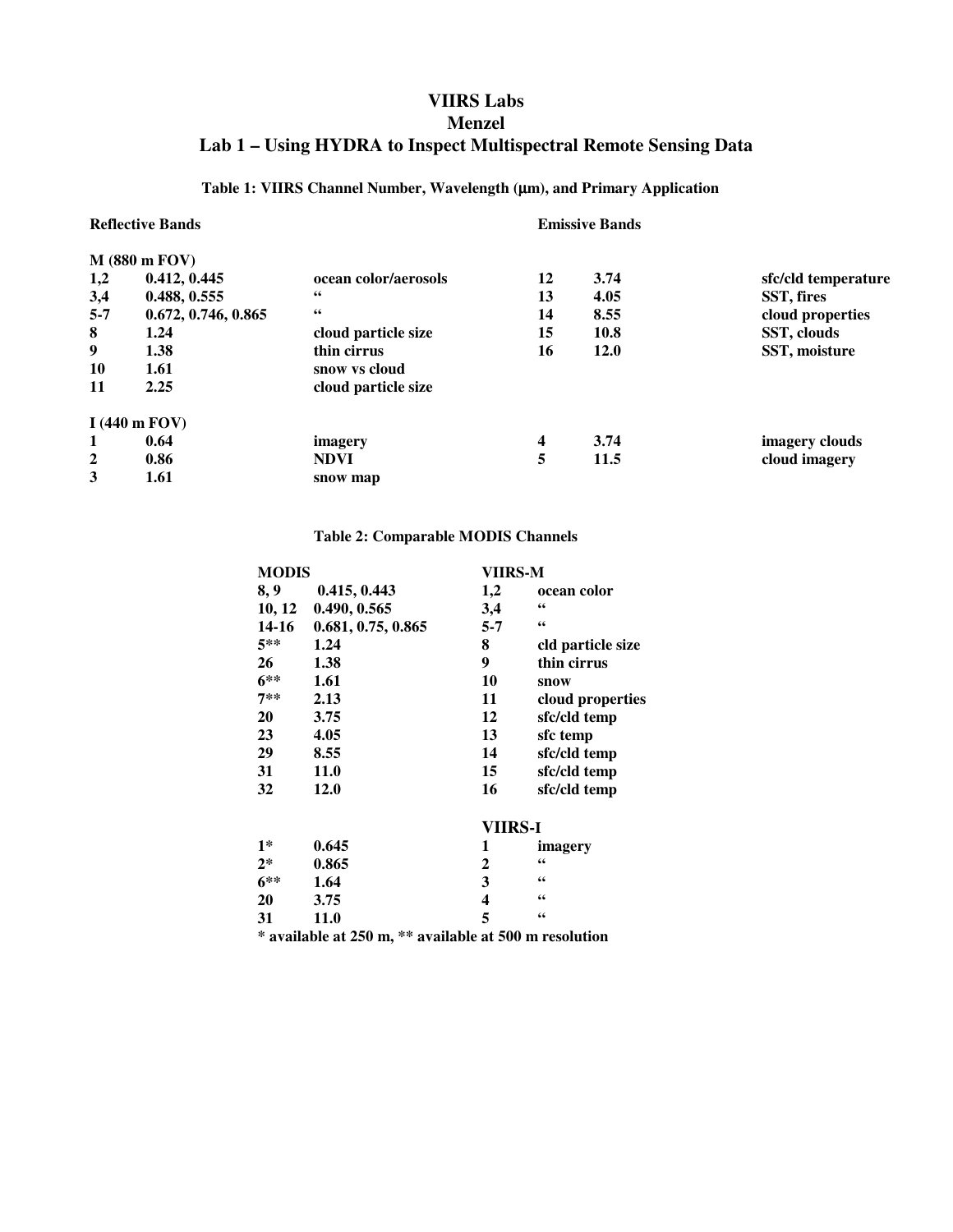

**1.** Inspect the scene over Autralia on 20 January 2012 detected by VIIRS using HYDRA2 (see the attached instruction sheet explaining how to run HYDRA). After engaging HYDRA2, the HYDRA2 window will appear (Figure 1). To open a VIIRS directory, find the selected folder in your data base. When the file is loaded, an image of the 0.412 reflectances of Channel 1 appears, as shown in Figure 2.



**Figure 1:** The HYDRA2 window.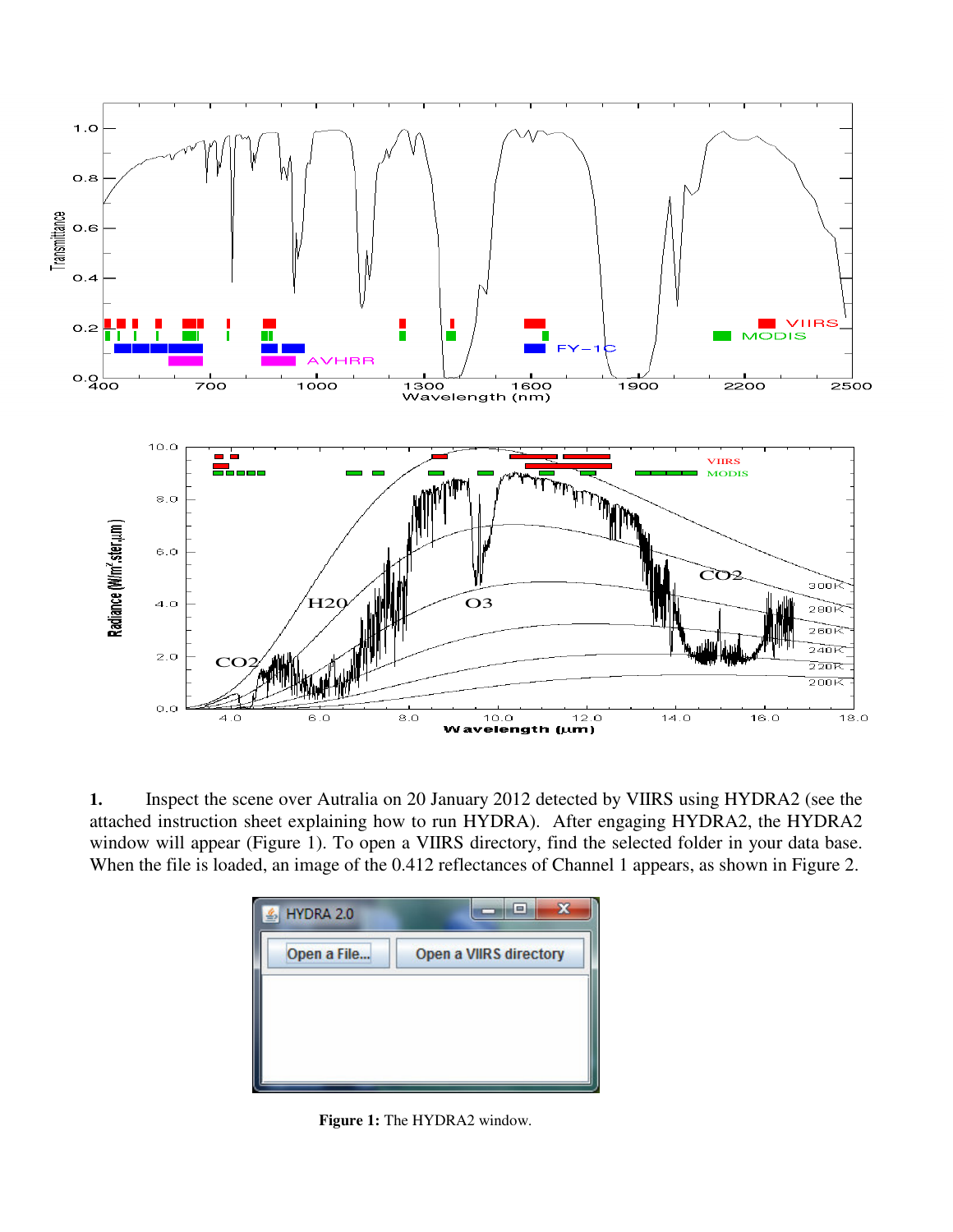

**Figure 2:** HYDRA window with a VIIRS L1B 1KM file loaded.

2. Select a subset of the scene as indicated in Figure 2 to display the data at full resolution (shift left click drag). Then click on Create Display and the Display window will open as shown in Figure 3.



Figure 3. Display window showing VIIRS channel 1 at 880 m resolution

Zoom in (shift right click drag up) on the cloud feature. Explore the reflectance values in the cloud and in clear sky over the ocean (left click drag).

3 Following the same procedure of step 2, create displays of Channel 5 and 7 at 0.65 and 0.86 microns and track the reflectance values for clouds and clear sky in all three channels simultaneously. Record the min and max reflectances for all three.

4. Under the Tools click on Transect. Figure 4 shows the resulting displays. Move the ends of the transect from clear to cloud and note the reflectance change.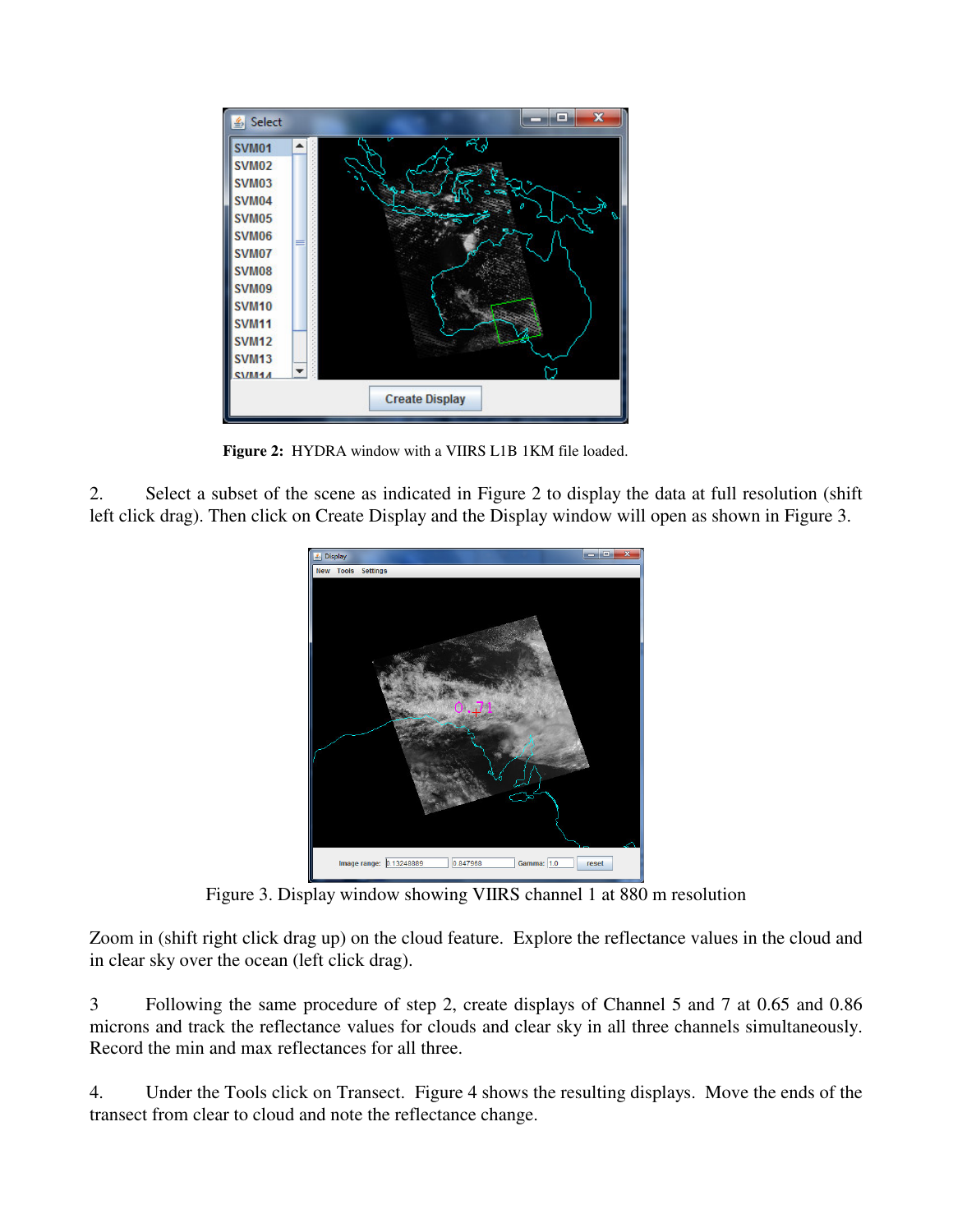



5. Investigate the infrared window Channels 12 and 15. Note the difference that reflected solar contributions make in Channel 12. Explain why sub-pixel cloud features are much colder in Channel 15 than in Channel 12.

6. Load the corresponding MODIS data from 20 January 2012 (MYD021KM.A2012020.0505.005.NRT.hdf) and stage MODIS Channel 31 for comparison with VIIRS channel 15. Note the difference in brightness temperature (BT) for cloudy and clear ocean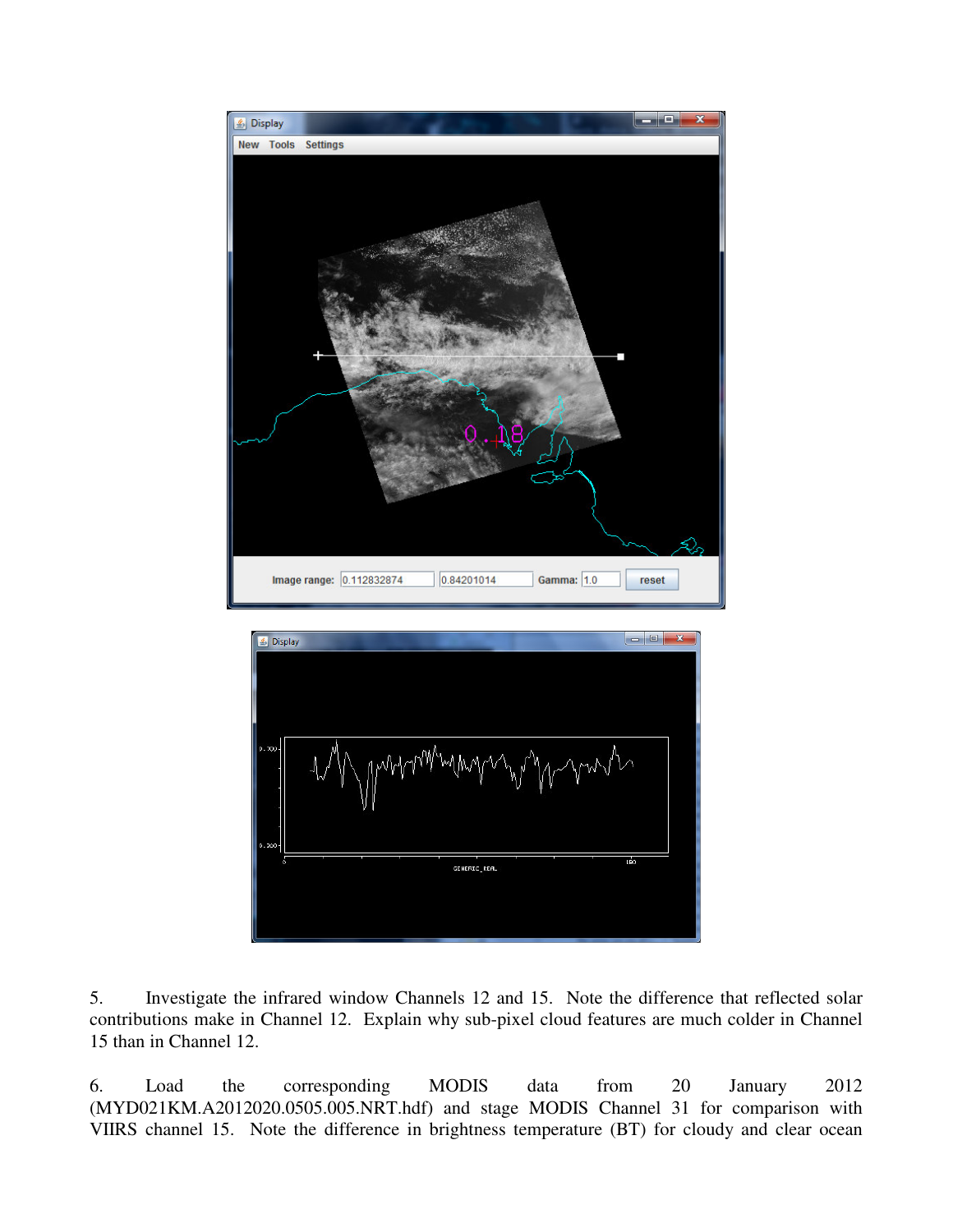pixels. Which sensor is seeing warmer BTs? Estimate a spectral bias adjustment factor that adjusts VIIRS BTs into agreement with MODIS BTs values.

7. Compare the ocean sensing MODIS Channel 8 and VIIRS Channel 1. Estimate a spectral bias adjustment factor that adjusts VIIRS Channel 1 reflectances into agreement with MODIS Channel 8 reflectance values.

8. Select another area including the cloud formation off the northwestern part of Australia in the VIIRS image (indicated below). Load the collocated MODIS data in file (MYD021KM.A2012020.0510.005.NRT.hdf). Compare the 11 um BTs and 0.6 um reflectances for MODIS and VIIRS transects through the cloud. Which sensor captures the colder features in the clouds? Which sensor sees more reflectance? Which sensor saw the clouds first?